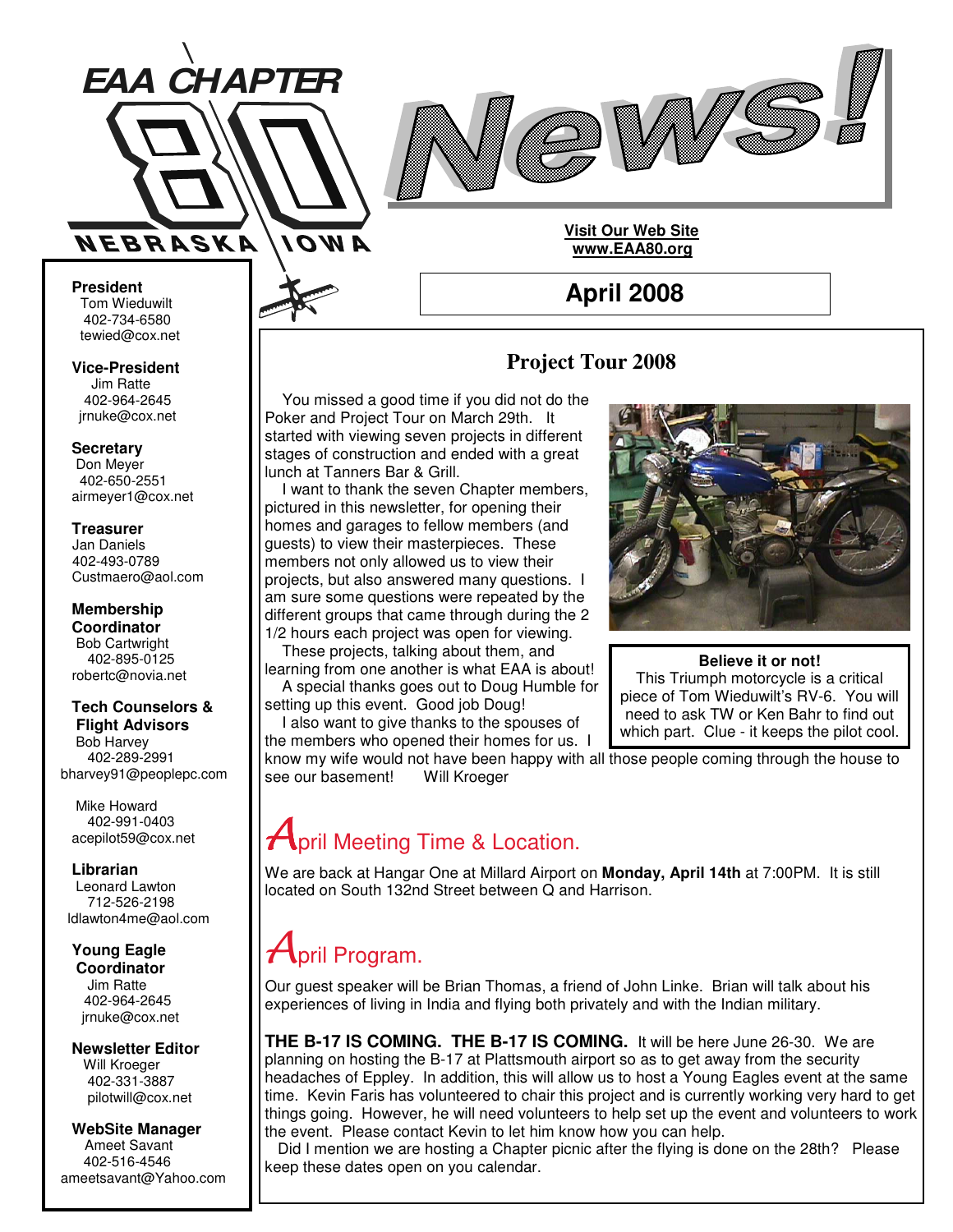| Chapter 569 (0730-1030)<br>3rd Sat<br>Crete, NE<br>19 April<br>Young Eagles (0900)<br>Young Eagles (0900)<br>17 May<br>03 May<br>$Fly-in(B)$<br>18 May<br>$Fly-in(B)$<br>$Fly-in(B)$<br>24 May<br>25 May<br>Evelyn Sharp Days Fly-in (B)<br>01 June<br>$Fly-in(B)$<br>$Fly-in(B)$<br>08 June<br>15 June<br>$Fly-in(B)$<br>19-20 June American Barnstormers Tour<br>21-22 June American Barnstormers Tour<br>20-21 June State Fly-in | Millard, NE<br>Millard, NE<br>Abilene, KS<br>Kimball, NE<br>Newton, IA<br>Ord, NE<br>Central City, NE<br>Fairbury, NE<br>Creighton, NE<br>Council Bluffs, IA<br>Hastings, NE<br>Holdgere, NE |
|-------------------------------------------------------------------------------------------------------------------------------------------------------------------------------------------------------------------------------------------------------------------------------------------------------------------------------------------------------------------------------------------------------------------------------------|----------------------------------------------------------------------------------------------------------------------------------------------------------------------------------------------|
| 27-30 June B-17 Tour HERE!!!<br>1-2 July<br>B-17 Tour at Lincoln                                                                                                                                                                                                                                                                                                                                                                    |                                                                                                                                                                                              |

**Young Eagles.** Our first event is 0900 on April 19th at Millard. Please contact Jim Ratte if you can assist in any way. Our second event is May 17th.



Tom Mann and his Long-EZ



Doug Humble and his Thatcher CX4



Dave Plozay and his Zenith CH701 STOL



Craig Vinopal and his Sonex



Kim Fostvedt and his Murphy Rebel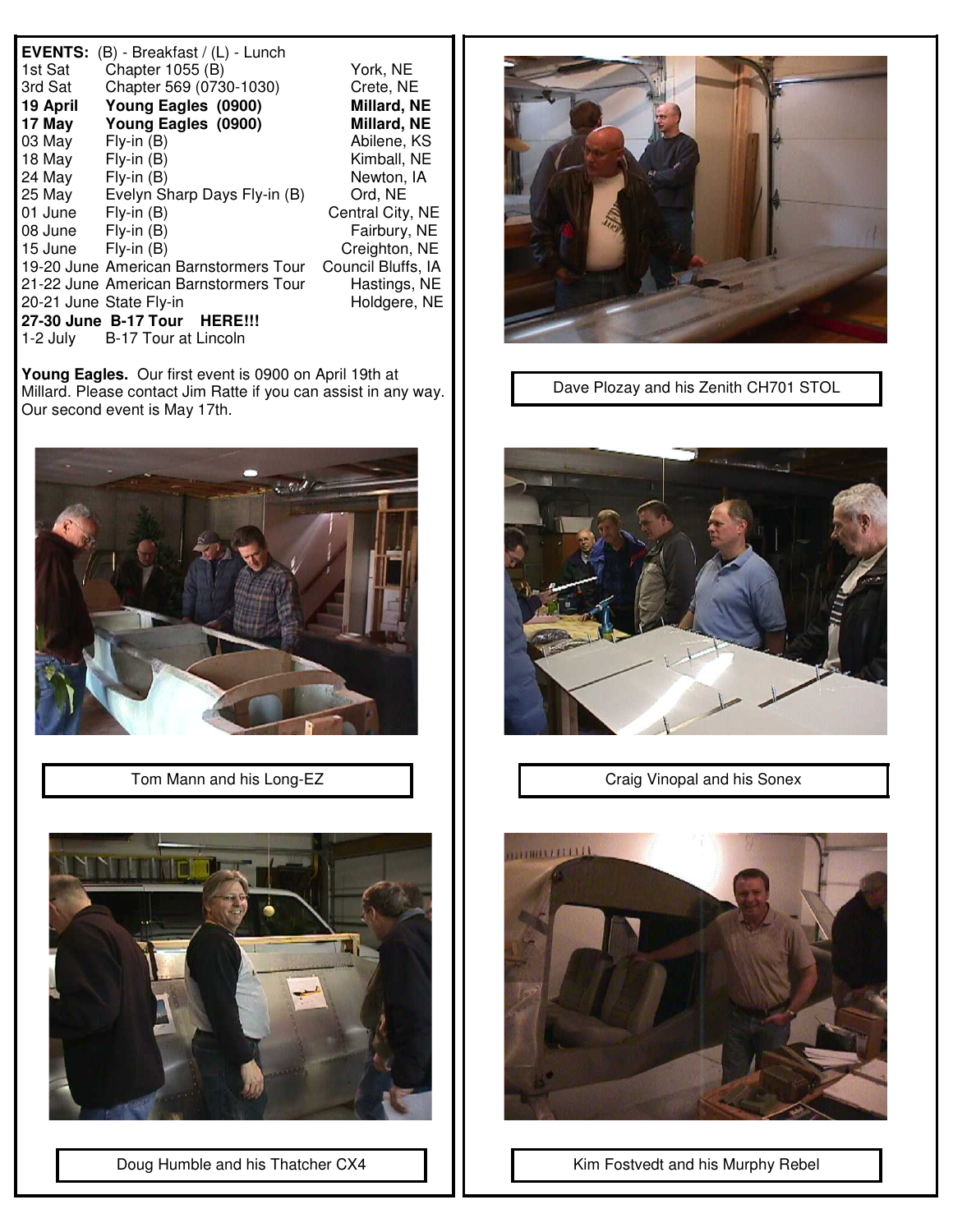#### *EAA Chapter 80* March 10, 2008 *Official Meeting Minutes*

The meeting was called to order by President Tom Wieduwilt at 7:00 at Central Cylinder, Omaha, NE.

- Tom Wieduwilt, President
- Jim Ratte, Vice President,
- Don Meyer, Secretary
- Jan Daniels, Treasurer
	- 7 guest present

### **Treasurers Report**:

• Expenses \$345.18, Income \$451.00, Checking balance \$2,609.01, Money Market Account balance \$4,595.85. CD balance \$2,852.24. One CD matures 3/11/08 will be renewed. Total Cash Assets as of 2/29/08 \$10,057.00

#### **Meeting Minutes**:

• A motion was made and passed to accept the previous month's minutes.

#### **Young Eagles:**

- 2008 dates are in newsletter and on website.
- Next event April  $19<sup>th</sup>$ , Millard Airport
- **Builder's Reports**:
	- None

#### **Tech Counselor / Flight Advisor:**

• None

#### **Fly-Out Report:**

• No Report

### **Old Business:**

- Doug Humble reported on the Project Tour planned for March 29, 2008 which incorporates a poker run and lunch to follow.
- Finance committee being formed, still need volunteers.
- EAA requested higher premium for insurance to cover hanger at Wahoo.
- Model A Club requesting the Chapter to try and have Ford Tri Motor in Omaha during their gathering.

#### **New Business:**

- B-17 will be at the Plattsmouth Airport June 23-27. Kevin Faris is heading up the project. We need the **entire chapter** to help as volunteers to make this a successful event. Last time The B-17 was here the chapter earned in excess of \$3,000.
- American Barnstormers will be at CBF June 19-20. Includes 20-25 antique aircraft.

#### **Librarian Report:**

• None

#### **Web Site:**

• www.eaa80.org

#### **Program:**

• Toured Central Cylinder facility and were given presentations by members of their staff. Meeting adjourned.

Don Meyer **Secretary** 

For sale — Extra Stuff left over from Jerry Mason's L-3 (Champ) rebuild. All are new and unopened.

| Air Tech RT4085 Rev4 Reducer |                      | 1 gallon | \$47.08 when purchased         |
|------------------------------|----------------------|----------|--------------------------------|
| Air Tech PCU2030F            | <b>Primer Filler</b> |          | 1 quart \$57.38 when purchased |

Air Tech PFU1030F Primer Filler 1 gallon \$120.41 when purchased

Listed price or make offer. Email: mason.jerry@cox.net or Phone: 393-0361

**1966 Cessna 150F commuter for sale**. Total time about 6000 hours. Engine about 250 hrs (SMOH). Original paint, good interior. VAL 720 com, KT76 transponder with altitude encoder. Wheel pants and back seat (very rare option). Alternator, Autogas STC. Current annual, no problems. \$13K or so. Hangared at Blair. Contact Terry Wilwerding 342- 2795 tmjw@creighton.edu

**Cessna 150 for sale**. Ron Wood is selling his Cessna 150 for \$20,500.

**Would you like to fly a Cessna 172 for \$20/hr.?** We are looking for additional members in our flying club. Call Ed Haffke @ 935-0803.

**Hey, does anyone still need a 2008 calendar?** We still have a few. See Jan at the meeting.